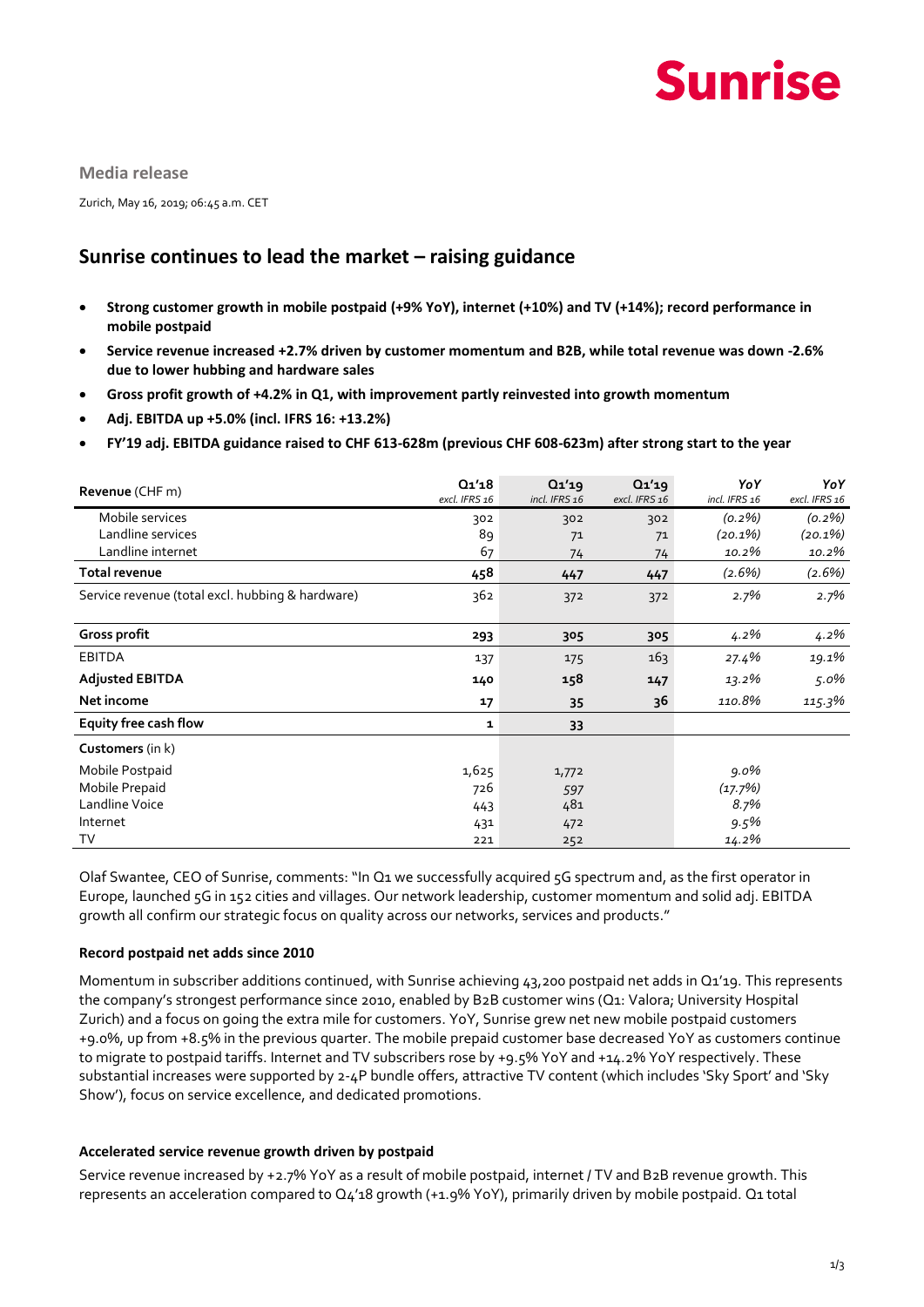# **Sunrise**

revenue decreased by -2.6% YoY to CHF 447m, influenced by reduced hubbing and mobile hardware sales, which both carry low profitability.

# **Customer growth driving gross profit and adj. EBITDA increase**

Gross profit rose by +4.2% YoY to CHF 305m, due to service revenue growth and improved service gross margin. Service gross margin expansion was supported by revenue mix effects, continued reduction in mobile termination rates, and landline access deals. Gross profit improvement was partly reinvested into growth momentum. Q1 adjusted Opex increased +3.4% YoY (excl. IFRS 16) as a result of variable onboarding and operational momentum costs, driving the company's strongest performance in postpaid net adds since 2010. Q1 adjusted EBITDA increased +5.0% (incl. IFRS 16 +13.2%) to CHF 147m. Reported EBITDA (excl. IFRS 16) of CHF 163m exceeded adjusted EBITDA, as a result of the sale of 133 telecom towers to Swiss Towers AG in January 2019. Q1'19 net income doubled to CHF 35m YoY, supported by adjusted EBITDA growth and the telecom tower disposal.

# **Improved underlying leverage ratio**

Equity free cash flow increased from CHF 1m to CHF 33m in Q1 YoY. Net working capital and a higher reported EBITDA over compensated upfront payments for landline access. Net debt saw an increase in Q1 to CHF 1,420m vs. CHF 1,194m in  $Q_4$  – driven by IFRS 16 introduction which led to additional CHF 265m lease liability recognition per end of  $Q_1$ . IFRS 16 let the pro forma ratio of net debt to adj. EBITDA increase to 2.17x, compared to 1.99x at YE'18. Excluding IFRS 16, the ratio would have improved to 1.90x, which compares to 1.94x in Q1 last year.

# **FY'19 adj. EBITDA guidance raised**

FY'19 revenue continues to be expected between CHF 1,860-1,900m. After a strong start to the year, Sunrise is increasing its adj. EBITDA guidance from CHF 608- 623m to CHF 613-628m. Guidance incorporates continued growth investments and commercial pushes, primarily in Q2 and Q3. It refers to the standalone business and does not yet include the effects of IFRS 16. FY'19 Capex is reiterated in the range of CHF 420-460m. Upon meeting its FY'19 guidance, Sunrise expects to propose a dividend in the range of CHF 4.35-4.45 per share for FY'19, paid out of capital contribution reserves in FY'20.

## **Update on UPC Switzerland acquisition**

Post announcement, Sunrise management has seen more than 170 investors and the transaction was received broadly positive. Merger control notification has been submitted and final regulatory decision is expected in H2'19. Integration planning has been started resulting in high level of confidence that synergies can be realized. Subject to regulatory clearance and EGM approval, the closing of the transaction is expected in Q4'19.